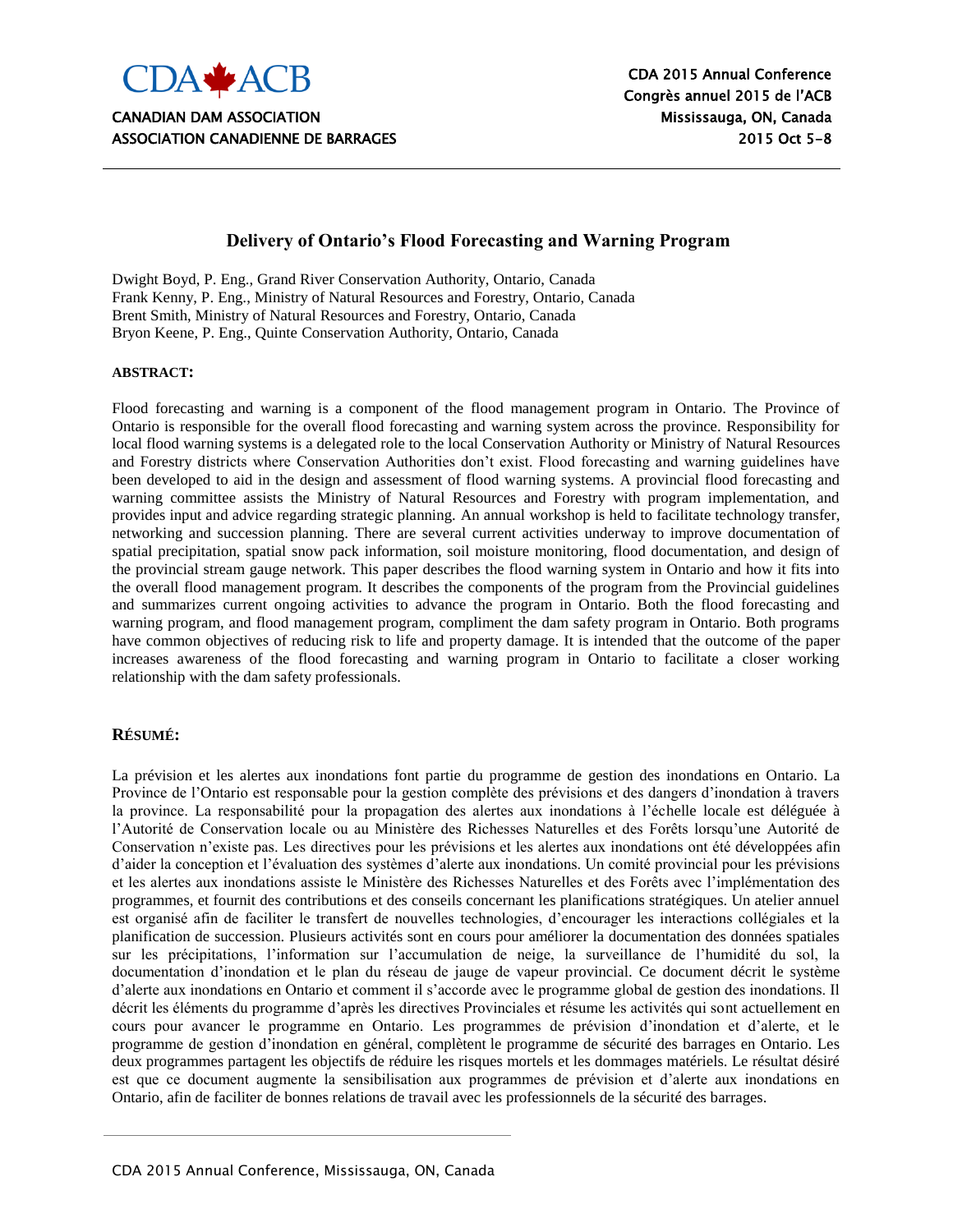#### **1 INTRODUCTION**

Floodplain management in Ontario uses both structural and non-structural approaches to reduce flood damages. This paper focuses on the Flood Forecasting and Warning System in place in Ontario; however, it is important to understand that flood forecasting and warning is one component of the overall flood management approach in Ontario. Both floodplain management and flood forecasting and warning compliment the Dam Safety program in Ontario.

Flood damage reduction started early in the 20th century. From the 1940"s through the mid-1990"s, dam, dyke, and channelization projects were completed to reduce the potential for flood damages and risk to life. Some notable dam construction projects include Shand Dam in 1942, Fanshawe Dam (1952), Conestogo Dam (1958), and Guelph Dam (1976). Notable dyke projects include London Dykes (1930"s), Bridgeport Dykes (1978), Cambridge Dykes (1980-1995), Belleville Ice Control Dams (1978-1990), Brantford Dykes (1985-1995), and most recently the dyking of the lower Don River in Toronto (2012). Structural measures help reduce the potential for flooding of historic development located in floodplains.

The devastating Hurricane Hazel flood in 1954 resulted in several changes and adaptations to flood management in Ontario. The two most notable changes included the need for weather forecasting to provide earlier warning of weather events that could result in flooding, and the need to regulate development in floodplains. Detailed information regarding the hurricane hazel flood can be found at www.hurricanehazel.ca*.* Following the Hurricane Hazel flood, the Province of Ontario created a hydrometeorlogist position and hired its first hydrometeorologist, with a primary role of forecasting floods. Floodplain regulation began in the 1960's; in some areas of the province the Hurricane Hazel flood is the Regional Storm used to estimate the Regulatory Flood (Hurricane Hazel 2015). Other areas of the province use either Timmins or 100 year storm as the Regional Storm.

In May 1974, a major flood occurred in the Grand River Watershed, causing major flooding through communities of Brantford, Cambridge-Galt, and Kitchener-Bridgeport. The Province commissioned a Provincial Inquiry to investigate the cause of the 1974 flood. This inquiry made 21 recommendations that dealt with flood warnings and the role of reservoirs, as well as recommendations for additional mitigation works to reduce the potential for flooding in the most affected communities. Recommendations from the 1974 flood continue to influence the design of flood warning systems in the Grand River Watershed and other watersheds in the province of Ontario (Ontario Ministry of the Attorney General 1975).

Starting in 1980 and continuing through to 1995, the Federal Flood Damage Reduction Program (FDRP) provided funding to map flood hazards across Canada. Several floodplain mapping studies were completed across Ontario. A requirement of the FDRP funding was that flood hazard mapping be incorporated into municipal planning documents. To aid in completing and implementing floodplain mapping, the Province of Ontario issued Floodplain Technical Guidelines in 1985, and implemented the Provincial Floodplain Policy in 1988. The province updated provincial floodplain mapping technical guidelines in 2002, in the document *Technical Guide- River & Stream Systems: Flooding Hazard Limit*.

Each conservation authority has a provincially-approved "Development, Interference with Wetlands and Alterations to Shorelines and Watercourses" regulation developed under section 28 of the Conservation Authorities Act. The Conservation Authorities Act regulation authority was expanded through Act amendments in 1998. It was enacted through the 'generic' regulation approved by the province in 2004, and updated individual regulations approved by the Minister in 2006. Ontario Regulation 97/04 allows conservation authorities to prevent or restrict development in areas where the control of flooding, erosion, dynamic beaches, pollution, or the conservation of land may be affected by development, in order to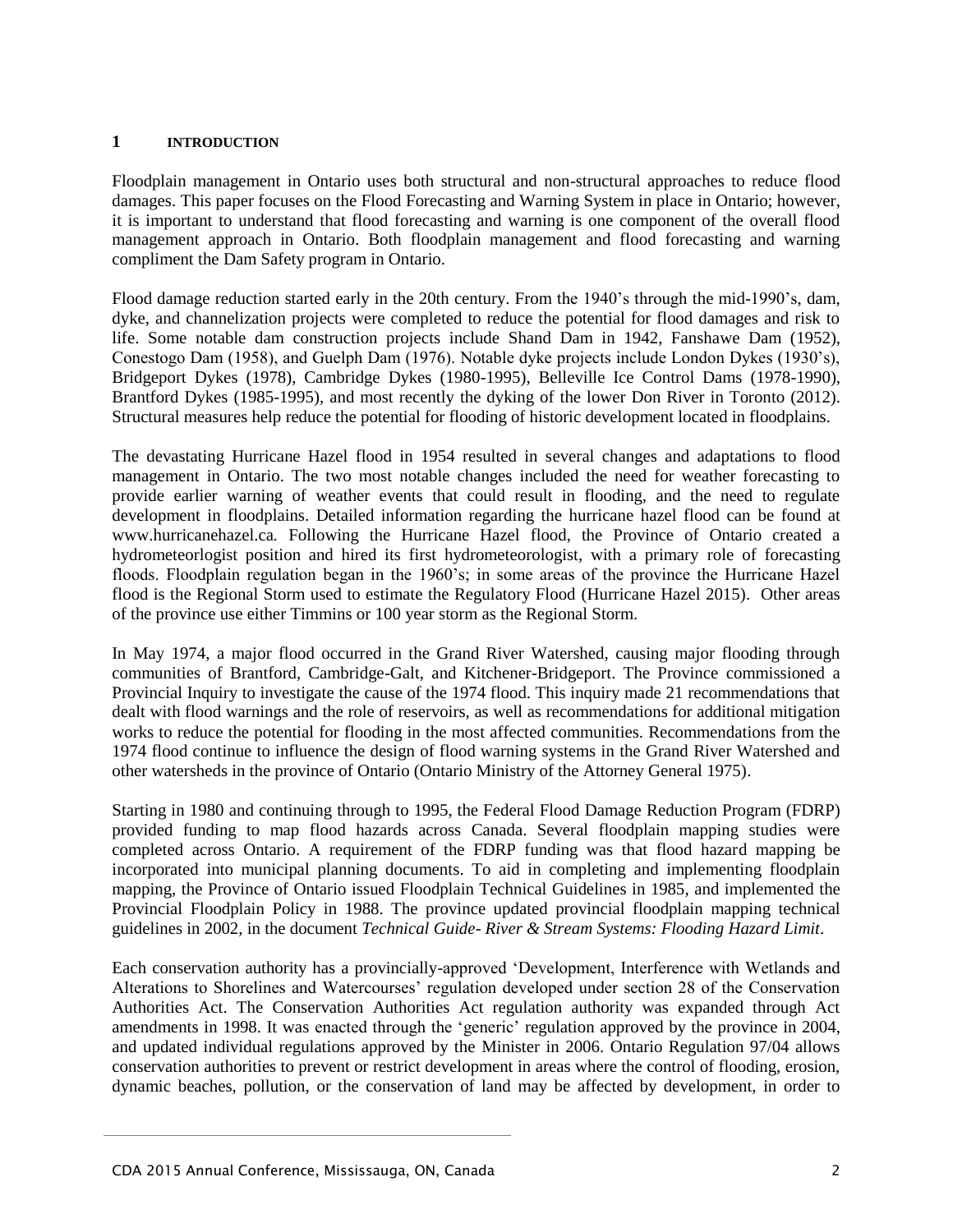prevent the creation of new hazards or the aggravation of existing ones. Where Conservation Authorities exist they administer this regulation. In where Conservation Authorities do not exist, the local Ministry of Natural Resources and Forestry (MNRF) district office administers the floodplain regulation.

The above history helps to illustrate how floodplain management has evolved. To reduce the risk of flooding, mitigation measures were implemented where it was deemed practical and cost-beneficial. Floodplain regulation focused on managing floodplains to avoid creating new flood damage potential or risk to life. Both of these outcomes aid in reducing the potential for loss of life and reducing flood damages downstream of dams.

Flood forecasting and warning has evolved over the decades to compliment the structural approaches implemented to reduce the risk of flooding. Floodplain mapping has been adapted to facilitate municipal emergency response to floods. This paper will now discuss the components of the flood forecasting and warning system currently in place in Ontario.

## *1.1 Responsibility for Flood Forecasting and Warning and Funding of Program*

The responsibility for Flood Forecasting and Warning is a delegated responsibility from the Province to the local Conservation Authority (CA) or MNRF district. The Province is ultimately responsible for the Provincial Flood Forecasting and Warning System; the local agency CA or MNRF district is responsible for the local flood forecasting and warning system and for issuance of local flood warning messages (MNRF 1984).

The Province invested \$7.41 million dollars in transfer payments to the 36 Conservation Authorities across the province in 2015. These transfer payments fund a portion of the cost for CA"s to operate a flood forecasting and warning systems, operate flood control structures, complete minor routine maintenance associated with flood control structures and complete hazard management studies, including subwatershed plans and floodplain mapping. The transfer payments from the Province to CA's are more than matched by Ontario Conservation Authorities. The transfer payment amounts were established in 1995 and have not been updated to reflect true costs of delivering a flood forecasting and warning and hazard management programs. Permit fees are charged to applicants to offset the costs of delivering a floodplain regulation program. While the funding from the Province doesn"t fully cover the cost of delivering a program, this operational funding is very important and is very much appreciated by Conservation Authorities.

The province provides \$5.0 million dollars annually towards major maintenance of water control infrastructure through the Water and Erosion Control Infrastructure (WECI) program. Conservation Authorities match the provincial contribution to create a \$10 million dollar annual budget for capital maintenance. The Province operates 398 dams located in provincial MNRF districts primarily where CA"s don"t exist. The provincial budget to maintain these structures is approximately \$1.8 million dollars annually.

Beyond the above funding, the province contributes approximately \$4.3 million dollars annually to the Canada-Ontario Agreement on Hydrometric Monitoring, for the operation of 584 stream gauges by the National Hydrologic Service (Water Survey of Canada). Of the 584 gauges in the Ontario Federal Provincial Cost-Share agreement, 130 are funded by the Federal Government, 332 funded by the Provincial Government, 66 jointly funded (primarily between Ontario and Canada), and 56 funded by other agencies, which include Ontario Power Generation, Public Works and Government Services Canada, Lake of the Woods Control Board, municipalities, or private industry. Funding a specific gauge may be shared or partially funded by one or more agencies. The overall cost break down is 26% Federal, 66% provincial and 14% other. The full cost of the cost-share network is over a \$6.5 million dollar range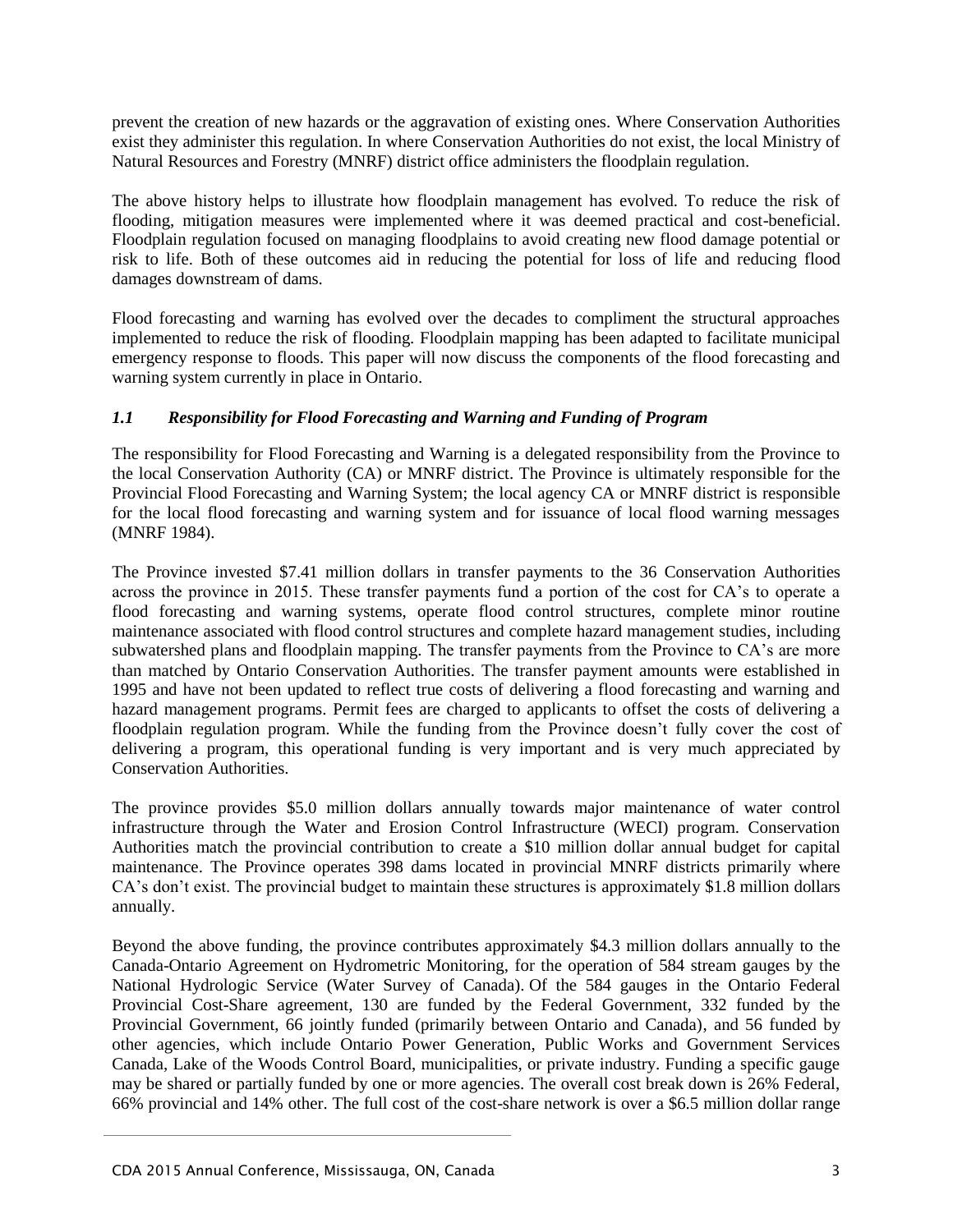when funding and overhead from the Federal Government and other agencies are considered. Beyond gauges in the cost-share agreement, additional stream gauges are operated separately by Parks Canada, Conservation Authorities, MNRF districts and Ontario Power Generation that directly support flood forecasting and warning. Operation of the stream gauge network plays a key role in the delivery of a flood forecasting and warning program. Stream gauges can be thought of as public safety devices used to make decisions regarding when to issue flood warnings and contribute to operational decisions related to dams.

A Provincial Surface Water Monitoring Centre located in the Ministry of Natural Resources and Forestry (MNRF) head office in Peterborough provides support to the program partners, including CA"s MNRF districts and Water Survey of Canada. The MNRF Aviation, Forest Fire and Emergency Services Branch, located in Sault Ste. Marie, provides detailed weather forecast information customized to support flood operations. Weather forecasts are provided to the Surface Water Monitoring Centre twice per day or more frequently depending on the situation. This custom weather information compliments information available from Environment Canada and other internet sources (MNRF 2014).

## *1.2 Provincial Flood Forecasting and Warning Committee*

The overall flood forecasting and warning program delivery is administered by MNRF with input from program partners through a Provincial Flood Forecasting and Warning Committee (PFFWC). This committee developed Provincial Flood Forecasting and Warning Guidelines in 2008; these guidelines were recently updated in 2014. Provincial guidelines explain the program and establish expectations for the local flood forecasting and warning system, and how the local system integrates to the overall Provincial program.

The committee meets face-to-face twice per annum with several teleconference calls over the course of the year. The committee is chaired by the Surface Water Monitoring Centre Co-ordinator from MNRF. The MNRF provides secretarial and administrative support to the committee. The committee itself has representatives from MNRF policy, engineering, district and surface water centre, five CA"s, Ontario Power Generation, Parks Canada Trent Severn and Rideau River systems, Emergency Management Ontario, Ontario Region Meteorological Services of Canada, and Water Survey of Canada (MNRF 2014).

Beyond discussing operational issues and program administration, one of the deliverables of the committee is an autumn Provincial Flood Forecasting and Warning workshop. The two day workshop is typically held in mid-September in the Toronto area; attendance in recent years has reached 150 attendees and continues to grow. The purpose of the workshop is technology transfer and networking. This workshop allows participants to share approaches and ideas, enables participants to meet colleagues, and provides an important succession planning function by helping to train and integrate younger practitioners. The workshop helps maintain a continuity of program delivery in Ontario, particularly as staff retirements occur.

Currently, this type of provincial workshop is unique in Canada. Efforts are made to solicit out-ofprovince speakers to create linkages to provincial counter parts in other provinces, sharing knowledge and experience across the country.

## **2 PROVINCIAL FLOOD FORECASTING AND WARNING IMPLEMENTATION GUIDELINES**

The Provincial Flood Forecasting and Warning Guidelines provide an explanation of the goals and objectives of the Provincial System. They explain the linkages between the overall Provincial System and the local flood warning systems operated by local CA"s or districts. A minimal and generic level of flood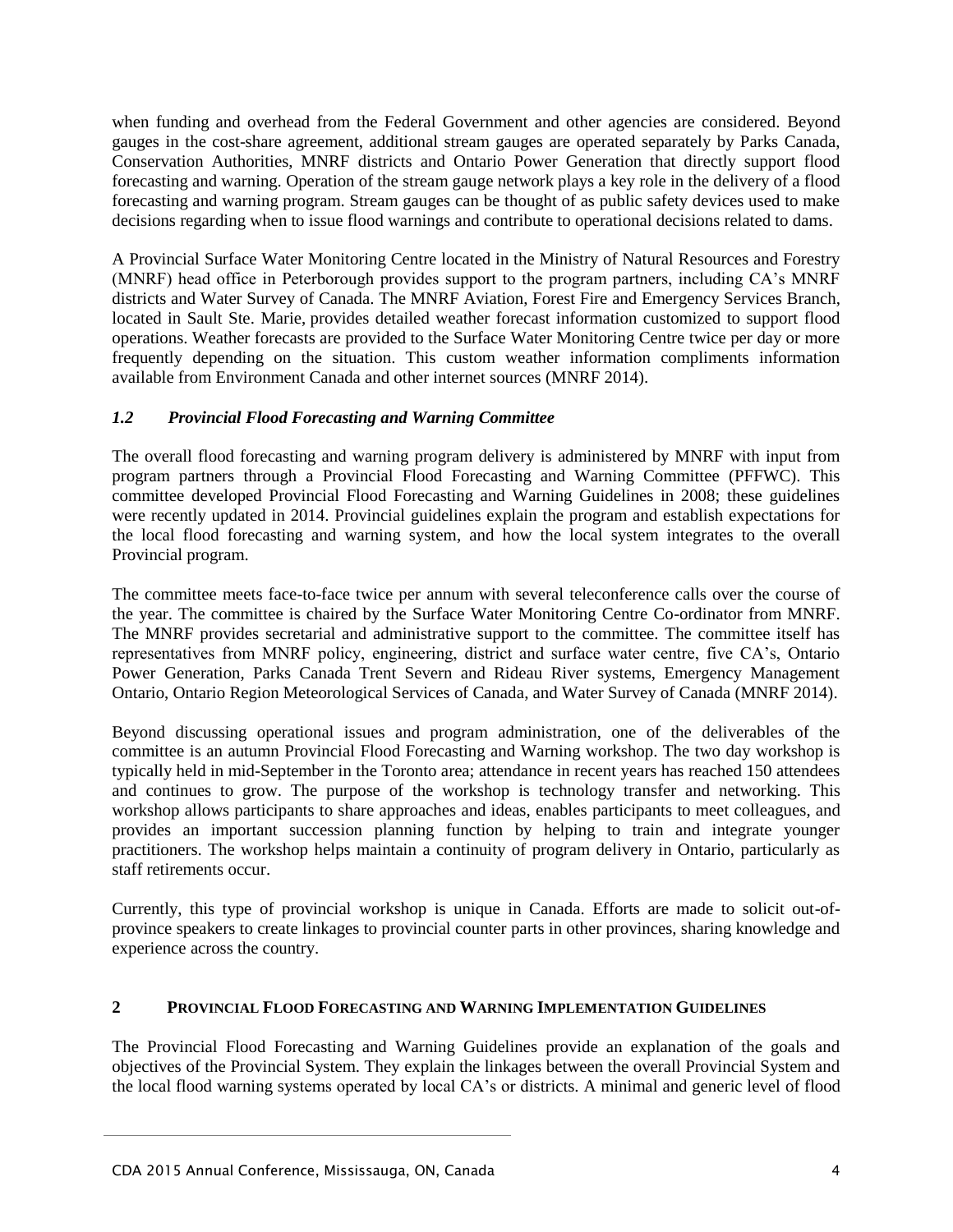forecasting and warning implementation is identified to help establish a minimum level of consistency and compatibility in program delivery across Ontario. These guidelines also provide information to help assess and design a local flood warning system and monitoring network (MNRF 2014).

The goals of flood forecasting and warning are to:

- Reduce the risk of loss of life, injury, and property damage due to flooding through the issuance of flood messages and information to those that may be at risk, and to those agencies and individuals that respond to the flood event;
- Maintain an understanding of the flood risk at the local watershed and Provincial level, and;
- Provide information for the safe operation of dams

The basic components of a flood forecasting and warning system are described by Figure 1.



Figure 1: Elements of a Flood Warning System (Adapted from: Nemec 1986)

## *2.1 Monitoring of Weather Forecasts and Warnings – Provincial Flood Messages*

The Provincial MNRF fulfills a key role of monitoring weather forecasts and warnings. While local agencies would also carry out this role, the MNRF employees are trained weather forecasters who collaborate with Environment Canada weather forecasting staff. The MNRF experts focus attention on events that could pose a threat of flooding. Depending on the threat of a weather system, the MNRF will issue Provincial Flood Watch or Watershed Condition Statements messages (MNRF 2014).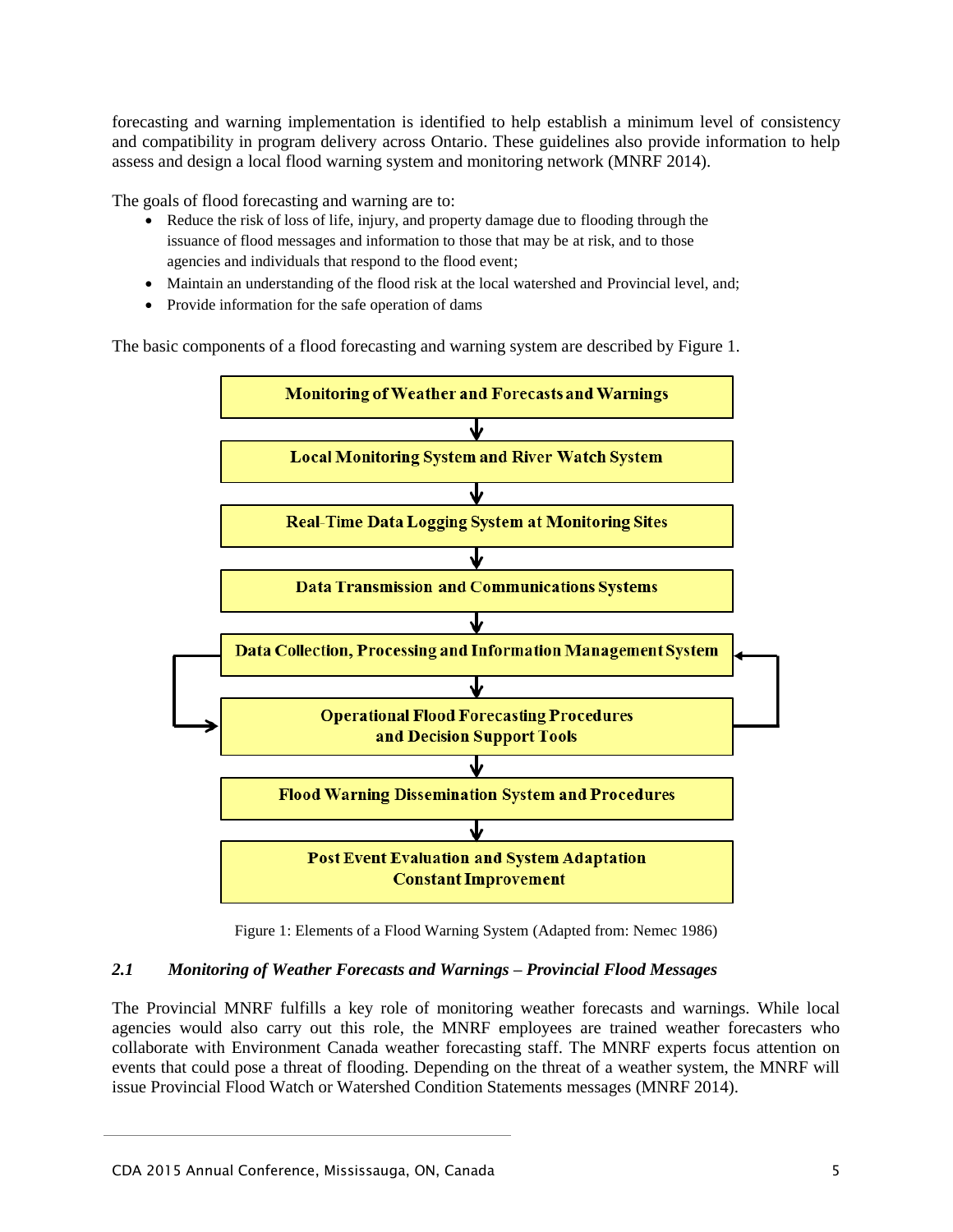## *2.2 Local Agency Monitoring Networks*

The local agency, CA or MNRF district monitors weather conditions and operates a monitoring network to facilitate local forecasting. Weather forecasts do not always turn out as planned. The local monitoring network plays an important role of providing early warning of events that can result in flooding and support local agency forecasting models and techniques. Technology evolves – it is always important to review monitoring network designs to integrate new technologies and to improve efficiency and reliability of monitoring information. The provincial guidelines provide good advice regarding monitoring network design. Automated alerting to precipitation, river level or reservoir level thresholds being exceeded has been implemented in some local monitoring systems. Software such as Kisters<sup>TM</sup> Wiski-Soda and Win-911 are examples of software with alerting capabilities. Becoming aware of situations early provides additional time to assess and manage events.

Beyond the gauge monitoring network, CA"s and MNRF districts often operate a river watch monitoring program. Specific reaches of river are assigned to field staff. Points of interest are identified along the river reach; field staff check and report on conditions at these points of interest. Points of interest may include locations of flooding, staff gauges or stream gauges. Reports from the network of river watch reaches in a watershed help provide an assessment of flooding or potential flooding conditions. River watch reconnaissance is an effective way of monitoring ice conditions heading into and during breakup.

## *2.3 Data Collection at the Gauge Site*

Data loggers collect and store data at individual stream gauges or climate monitoring sites. At Federal Provincial Cost-Share stream gauge sites, the data logger is typically supplied by Water Survey of Canada. At individual agency sites, the agency supplies and operates the data logging and communications equipment. As technology is constantly changing, it is important to carefully review decisions regarding equipment to ensure the equipment will be reliable and the vendor will be available for the long term. Standardizing equipment is desirable from the perspective of staff training and equipment inventory. The flexibility of equipment integration with local agency data collections systems is also a consideration.

## *2.4 Data Communications*

Communication of information from the remote monitoring site to a local dam, local flood forecasting centre, or to the Surface Water Monitoring Centre is transmitted by phone land line, cellular phone, or GOES satellite communications. Some agencies may also use licenced or non-licenced radio telemetry. The vulnerability of the data communications system needs to be constantly reassessed. Cellular-based systems may become overwhelmed during a large disaster. Redundancy of communication from critical sites should be considered in a communications system design. GOES satellite telemetry provides a good alternative to land based communications. Recent upgrades to the GOES system allow data collection to occur on an hourly basis. GOES also has alarm channel capabilities where random unscheduled transmissions can be used to transmit alarms. It is important to assess the points of failure in a communication system and design communication to critical gauge sites to have redundancy, even if that redundancy is simply posting a staff person at the site to radio in manual gauge readings.

Depending on risk, backup voice communications systems may also be a consideration. Wide area lowband radio systems can fulfill this role. However, there needs to be awareness that radio communications are evolving. Public Safety Grade voice radios that include a Public Safety channel are or are becoming more available. The Public Safety Radio standards are converging. The advantage of Public Safety Grade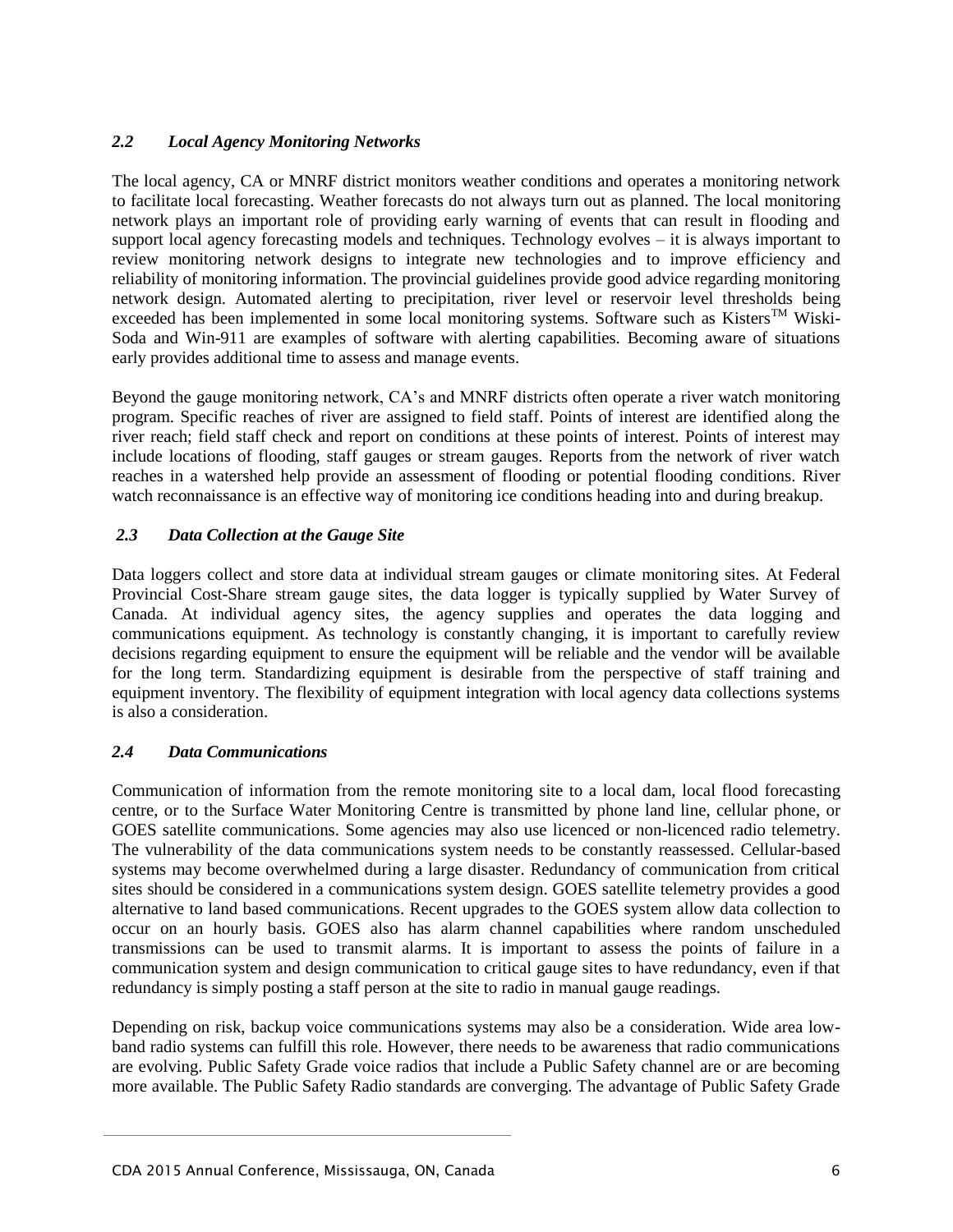radios is that the public safety channel allows various response agencies to communicate over a public safety channel. A debrief after the tornado disasters in Oklahoma identified the inabilities of different agencies to communicate over a common radio frequency. This inability to communicate between response agencies created a barrier during the response to the tornado disaster. This further reinforced the importance of public safety grade radios to address this deficiency.

## *2.5 Data Collection Processing and Data Management*

The MNRF operates a data collection and processing system at the Provincial Surface Water Monitoring Centre. This system collects data from the stream gauges in the Federal-Provincial network and a portion of the rain gauge and stream gauge network operated by local agencies or MNRF districts. Manual snow survey measurements collected by local agencies are contributed to the Surface Water Centre, where they are assembled to provide a provincial summary of snow pack conditions. The Ministry of Natural Resources and Forestry and several Conservation Authorities use the Wiski-Soda hydrometric database from Kisters<sup>™</sup> to collect, store and manage real-time information required to support flood forecasting and warning, dam management and general water management decisions. CA's and Parks Canada also operate custom data collection and management systems. Collection systems are available from data logger vendors – Forest Technology Services and Sutron are examples. The vendor collection systems facilitate data collections from their brand of data logger over phone line, cellular, wireless, and GOES Satellite communication systems.

## *2.6 Operational Forecast Procedures and Decision Support Tools*

Operational flood forecasting tools and techniques vary across CA"s and MNRF districts. Typically, the local flood forecasting systems are adapted to the risk and complexity of the watershed and reservoir system. Simple empirical techniques or lag and route methods are effective in some watersheds. The design of the flood forecasting systems should consider the information needed to provide effective warnings and effective operation of dams and reservoirs. Ideally, a range of techniques, from simple to complex, should be developed with redundancy or fall-back procedures if monitoring data required for the forecasting model or technique is unavailable. A backup plan is a necessity.

Urban flood forecasting and flood forecasting on watersheds with short reaction time is a challenge. Some agencies such as Toronto Region Conservation Authority (TRCA) have integrated weather radar with hydrologic models and hydraulic models to provide real-time flood forecasts on fast reacting urban systems.

## *2.7 Flood Warning Message Dissemination*

Common flood message terminology has been developed by the provincial committee and is documented in the provincial guidelines. Watershed condition statements, flood watches, and flood warnings are the standard flood messages used in Ontario. Common terminology is essential to reduce confusion and to facilitate approaching organizations such as the Weather Network to assist with conveying flood warning messages (MNRF 2014).

Both the CA"s and MNRF districts have procedures in place to distribute flood warning messages. Common methods of flood warning message distribution include fax, email, and automated phone call. Manual phone calls always remain an option; if flooding is expected in a local municipality, a manual call is made to the local municipal flood co-ordinator to discuss the flood warning and answer questions.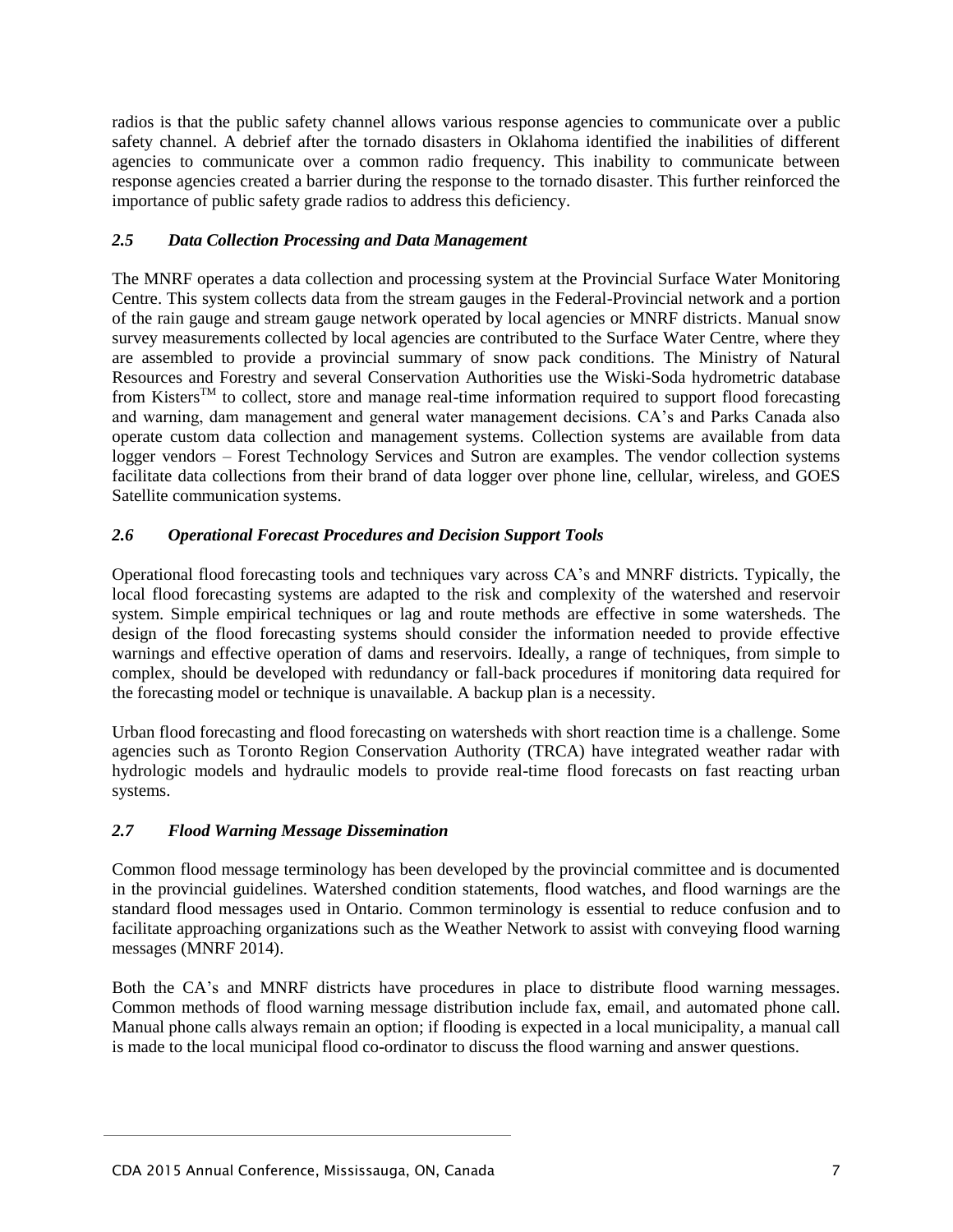The flood warning lists maintained by CA"s and MNRF districts are typically tested annually and maintained throughout the year. These warning lists can be very useful to dam operators in the event of a dam emergency. Often a portion of contact information in a Dam Emergency Preparedness Plan can be referenced or extracted from CA or MNRF district flood warning lists.

In recent years, automated voice dialler technology has matured and is a main stream technology that allows thousands of phone calls to be made in a matter of minutes. Third party firms such as Aizan<sup>tm</sup> offer voice dialler services for a reasonable annual fee. The voice dialler service is managed through a web interface. The web interface includes reporting functions; the success of calls can be tracked. Voice dialler technology offers the ability to quickly and efficiently distribute a flood warning message, and can easily be adapted to distribute dam emergency messages (Aizan Technologies 2015).

Several Conservation Authorities are using social media to distribute or advise social media users a flood warning message has been issued. Twitter messages are pushed to users to advise that a flood warning message has been issued, and directs the Twitter user to a web site where more information is available. Facebook is used in a similar manner. Social media is not used for two way conversations; social media users are directed to information available on the web or to emergency contact information.

There is a lot of enthusiasm from social media users to become engaged and contribute information during a flood event. One means of allowing social media followers to contribute information is by creating an event-based hash tag. Social media users can post information to the event-based hash tag; this helps organize information for a given event. Social media users should be reminded not to put themselves in jeopardy when obtaining photos or information. When obtaining information, their personal safety should be their first priority.

The use of a website with information organized to serve the needs of emergency responders and general public should be a component a flood warning system. Information organized on the website can effectively provide information to users and avoid public phone calls. During a larger flood event in December 2008, the Grand River Conservation Authority website saw 18,000 page views of real-time flow and flood message related information in a single day. If those 18,000 page views were single phone calls, the staffing complement would not have been able to service that volume of phone calls.

# *2.8 Post Flood Event Debriefings*

Debriefing after floods is the final important component of a system. Lessons are learned from each flood. Experience gained from each flood event can be used to adapt and improve the system. Information and experience learned from managing smaller floods can be directly transferable to developing Emergency Preparedness Plans for dams; recognizing the potential scale of flooding is different. The Provincial Flood forecasting guidelines can provide a framework to complement the development of Emergency Preparedness Plans for dams.

# **3 CURRENT FLOOD FORECASTING AND WARNING RELATED ACTIVITIES IN ONTARIO**

# *3.1 Annual Fall Workshop*

A two day workshop is held in mid-September each year in the Toronto area. The two day workshop focuses on technology transfer, and provides the opportunity for networking and mentoring of new practitioners to the program. Information about upcoming workshops or agendas and presentation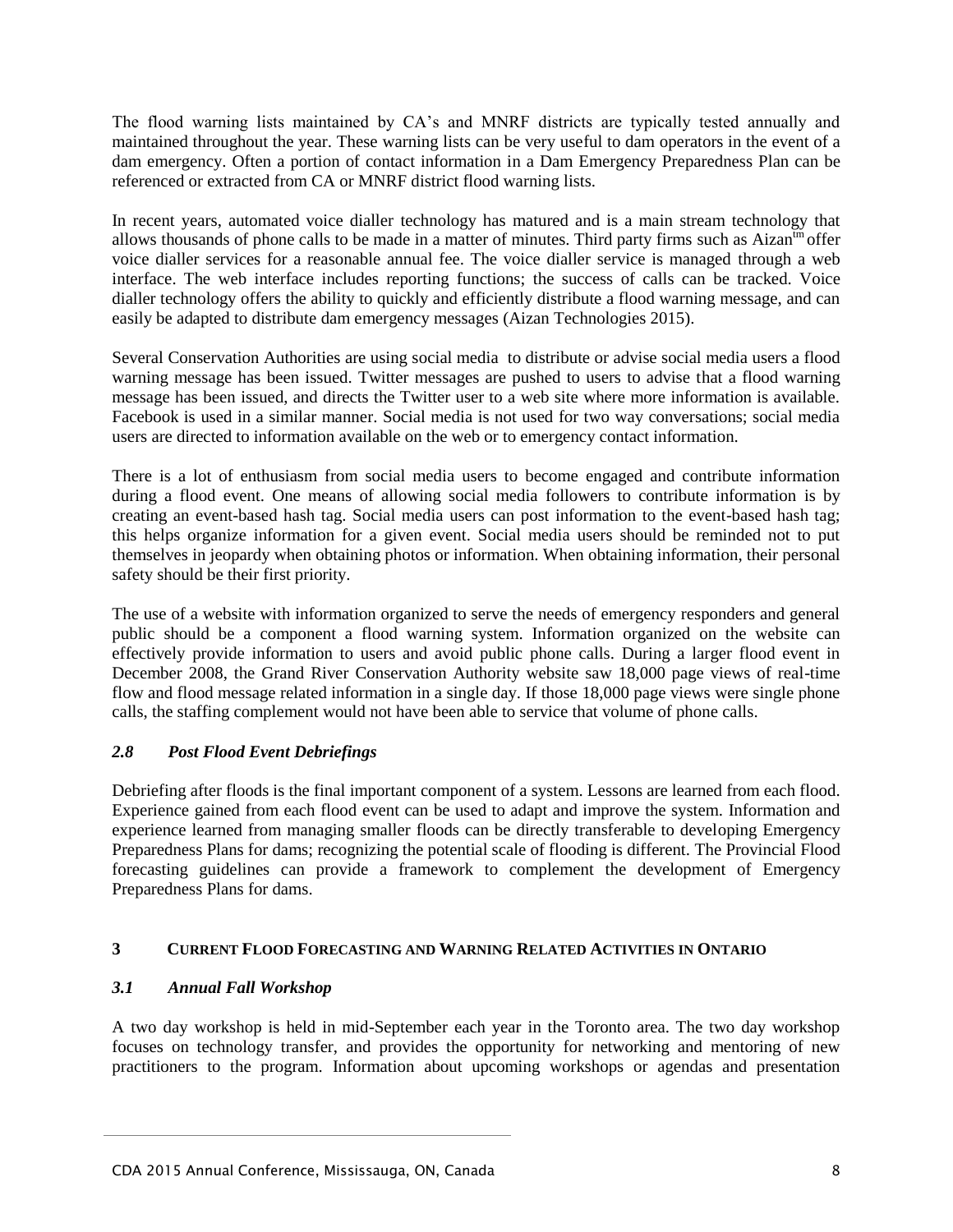material from previous workshops may be obtained by contacting MNRF Surface Water Monitoring Centre staff.

## *3.2 Environment Canada Network of Network Pilot Project*

A network of networks pilot project is underway with Environment Canada as part of the PAN AM games. This project is piloting the sharing of real-time climate data with Environment Canada from MNRF, Toronto Region Conservation Authority, and the Grand River Conservation Authority. Real-time climate data is imported into the Environment Canada data management framework (DMF) where it is available to improve Environment Canada weather forecasts and risk management products. The pilot is working through the technical issues associated with sharing data in real-time. Beyond this pilot, the vision is to expand the number of agencies that share data in real-time. Data-sharing agreements and qualifying known quality of data are issues being worked through as part of the pilot project. A similar pilot project is underway in British Columbia.

## *3.3 Frozen Precipitation and Snowpack Monitoring Enhancements*

The MNRF has provided funding for near real-time snow water equivalent sensors and all weather precipitation (weighing) rain gauges. This funding for equipment has been provided to a number of Conservation Authorities and Ontario Power Generation. The purpose of this funding is to improve winter precipitation and snow data collection across the province. The near real-time snow water equivalent sensor was originally developed by Hydro Quebec and commercialized by Campbell Scientific. It is capable of providing daily snow water equivalent estimates.

Conservation authorities in Eastern Ontario formed a collaborative flood forecasting and warning system based on the WISKI/SODA platform. The partnership involves 10 CA"s to share expertise and resources in order to develop forecasting tools of mutual benefit. One of these tools is a snow accumulation and melt model that supplements the twice monthly snow course data, by providing daily estimates of snow depth, snow water equivalent, and melt potential. Model estimates of snow information and runoff potential may be produced where there is a good precipitation and temperature dataset. This is particularly important to Eastern Ontario, where the spring rain on snowmelt event is the most common cause of flooding. The modelled data is compared to measurements gathered at the snow courses as well as realtime measurements with the Campbell Scientific sensors. Data from the models are shared with MNRF and is available to all agencies.

MNRF Surface Water Monitoring Centre staff are working with National Oceanic and Atmospheric Administration (NOAA) to collaborate and improve the Snow Data Assimilation System (SNODAS) products covering portions of Ontario. Products from SNODAS are daily gridded 4 km spatial products that provide estimates of a range of modelled snow pack parameters. These parameters include snow depth and snow water equivalent. Surface Water Monitoring Centre staff are working with NOAA to share snow pack information collected in Ontario; this is to help improve the accuracy and reliability of the SNODAS product covering southern Ontario, to aid the flood forecasting and warning program (National Snow and Ice Data Centre 2015).

## *3.4 Integration of Provincial Groundwater Monitoring Site with Precipitation Monitoring*

Data logging infrastructure at Provincial groundwater monitoring sites is being upgraded. As part of this upgrade, most sites are being equipped with GOES satellite communication capabilities. Groundwater monitoring sites equipped with GOES offers the opportunity to enhance the real-time rain gauge collection network by adding tipping bucket rain gauges at these sites. The addition of tipping bucket rain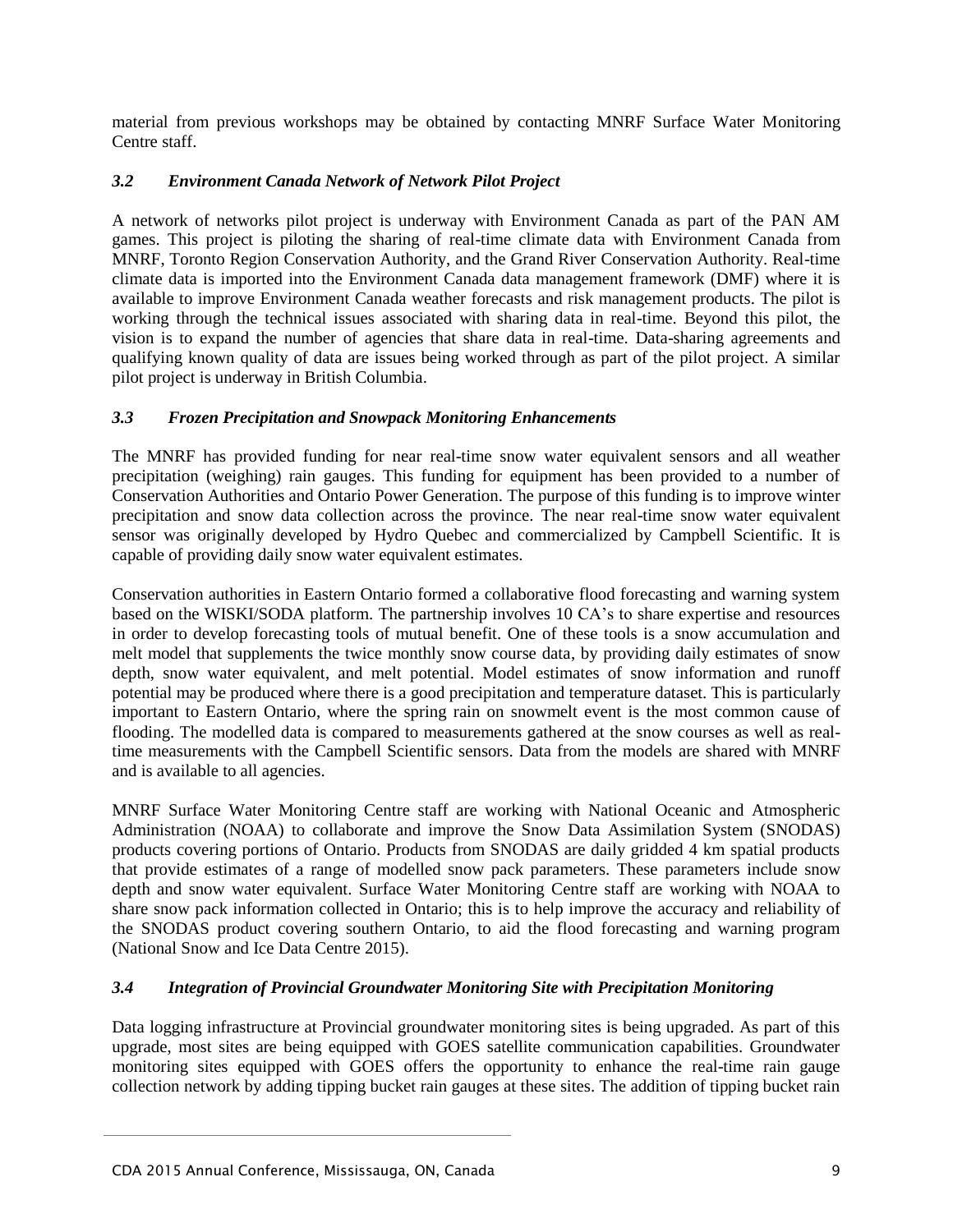gauge also enhances the analysis from a groundwater perspective that can be completed at these sites. Information from provincial groundwater monitoring sites will be collected, stored and disseminated in near real-time by the MNRF via their Wiski system. At sites where precipitation gauges have been implemented, information collected will be shared through the Network of Networks project with Environment Canada.

## *3.5 Community Collaborative Rain, Hail and Snow Network (CoCoRaHS)*

Through encouragement of provincial Surface Water Monitoring Centre staff, the Ontario Ministry of Agriculture Food and Rural Affairs (OMAFRA) assumed the role of provincial co-ordinator for the Community Collaborative Rain, Hail and Snow Network (CoCoRaHS). This volunteer network contributes rain, snow, and hail observations and provides potential for a broader coverage of manual ground-based precipitation observations. These observations help document events, particularly with larger events that can result in flooding. In the future, Environment Canada intends to integrate these observations into the Environment Canada data management framework. This will make them available to Environment Canada weather forecasters and to risk management products produced by Environment Canada. Local CA"s and MNRF districts have been encouraging volunteers to get involved in an effort to expand the ground-based observation network.

## *3.6 Canadian Precipitation Analysis (CaPA) Implementation*

Environment Canada has been developing a new spatial quantitative precipitation product called Canadian Precipitation Analysis (CaPA). The CaPA product provides quantitative precipitation estimates on a 10 km grid, on a 6 hour and 24 hour basis. Work is underway to develop a 2.5 km grid product over the next two years. The CaPA product uses weather generation model input, weather radar, satellite information, lightening information, and ground-based precipitation information using real-time and manual observations. All of these information sources are combined to provide the best estimate of precipitation in 6 hour blocks over a 24 hour basis. The CaPA product is important to aid in documenting events that have generated floods and to advance risk management products such as Intensity Duration Frequency curves (IDF) and probable maximum precipitation estimates (PMP). The implementation of the Network of Networks, increased precipitation and snow monitoring by CA"s and MNRF districts, and volunteer climate monitoring are important initiatives to provide a denser ground-based precipitation network to improve the accuracy of estimates from CaPA. Better estimates from CaPA will improve risk management products used by the flood forecasting and warning system and dam safety programs (MNRF 2014).

# *3.7 Ontario Climate Advisory Committee (OCAC)*

A provincial climate advisory committee is active in Ontario. The Ontario Climate Advisory Committee (OCAC) acts as an advisory committee to Environment Canada. The committee is composed of practitioners who rely on climate data. It is the last active climate advisory committee in Canada; at one time there were climate advisory committees in most provinces. The climate advisory committee has participation from CA"s, MNRF Surface Monitoring Centre, Ontario Ministry of Transportation, Ontario Power Generation, academic representatives from universities, and Environment Canada Ontario Region staff. This committee is an avenue to provide advice to Environment Canada from a practitioner's perspective. The perspective provided by this committee helps adapt EC climate-related programs or products to local needs in Ontario. It has been effective at realizing the implementation of initiatives like the Network of Networks, CaPA, and investigations into severe precipitation events in 2000, 2004, 2006 and 2013.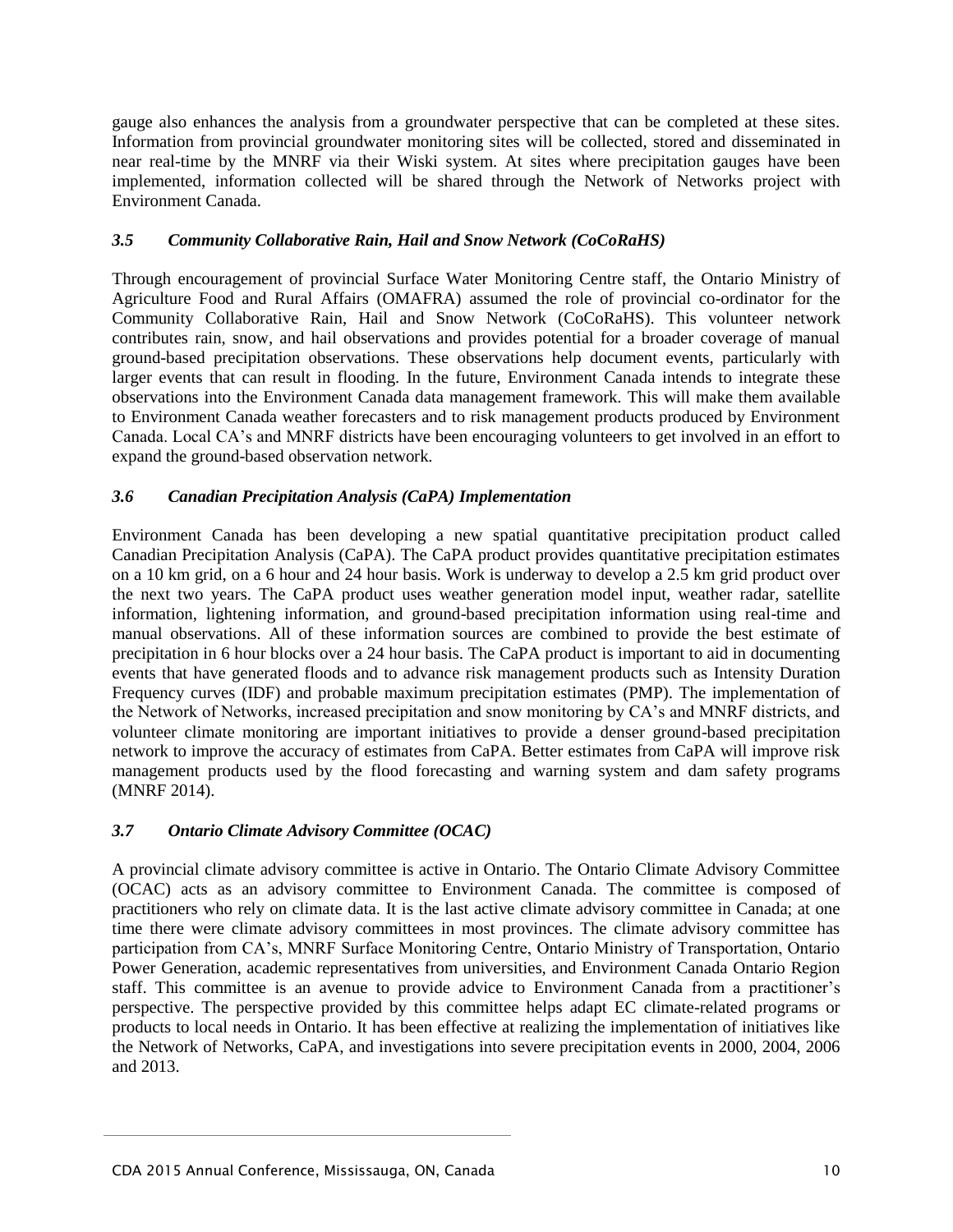## *3.8 Flood Documentation Database*

A Greater Toronto Area (GTA) group of CA"s has developed a flood documentation database. Although initially designed for use by the GTA group of CA"s, the MNRF provided funding to develop the database for province-wide implementation. The initial version of this database will be available later this summer. This database is designed to allow users to organize information related to a flood. This application has three main modules or functions: pre-flood information, during flood information, and post flood information. It is expected the database will be adapted as users gain experience with the database and as technology evolves.

## *3.9 Large Scale Soil Moisture Monitoring*

The Ministry of the Environment and Climate Change (MOECC), the Ministry of Natural Resources and Forestry, and the University of Guelph are in discussions regarding a soil moisture monitoring network. The soil moisture monitoring network is being designed to use ground-based soil moisture probes to help calibrate remotely-sensed satellite soil moisture estimates. The outcome of this work is to monitor antecedent soil moisture. This information is useful to inform the potential for flooding and the severity and extent of droughts.

#### *3.10 Alert Ready*

The Provincial Flood Forecasting Committee is investigating how the new Alert Ready warning system could be used to communicate flood warning messages to the general public. This system was first introduced in March of 2015. The system includes provision for urban flash flooding, storm surge and dam overflow floods. The intent of Alert Ready to deal with riverine flooding is being explored.

#### *3.11 Ontario Hydrometric Co-ordinating Committee (OHPCC)*

The MNRF and EC – Water Survey of Canada administers the Canada/Ontario Bilateral Agreement for Water Quantity Surveys – essentially the operation of surface water stream flow stations. This agreement is administered through the Ontario Hydrometric Program Co-ordinating Committee (OHPCC). The OHPCC meets approximately four times per year. It has representatives from the Province of Ontario, Federal Water Survey of Canada, and Conservation Authority representatives. Beyond administration of the agreement, this committee helps to ensure effective program and information delivery. Stream flow information is very important to the Flood Forecasting and Warning, and Dam Safety programs. Stream gauges should be thought of as public safety devices; information from these gauges is used to make decisions regarding issuance of flood warnings and dam operations. A user survey of the stream gauge network in Ontario is being conducted by the MNRF. This survey is intended to capture the use of information from individual stream gauges and the value of individual stream gauges to the various programs including flood forecasting and warning. The outcome of the survey is to highlight or rank the importance of individual stream gauges. As an example, high ranked stream gauges associated with flood forecasting and warning will help inform decisions to add backup communication at these gauges, and to improve the accuracy of the extreme portion of the rating curve by implementing calibrated hydraulic models at these sites. This survey is being completed over the summer of 2015. Fall hydrometric work days are being planned with the vision of creating a networking opportunity for EC - Water Survey Technicians to meet with local CA and MNRF district staff. It is an opportunity to highlight the purpose of the stream gauge network, its importance to public safety, and to explore means of improving service delivery.